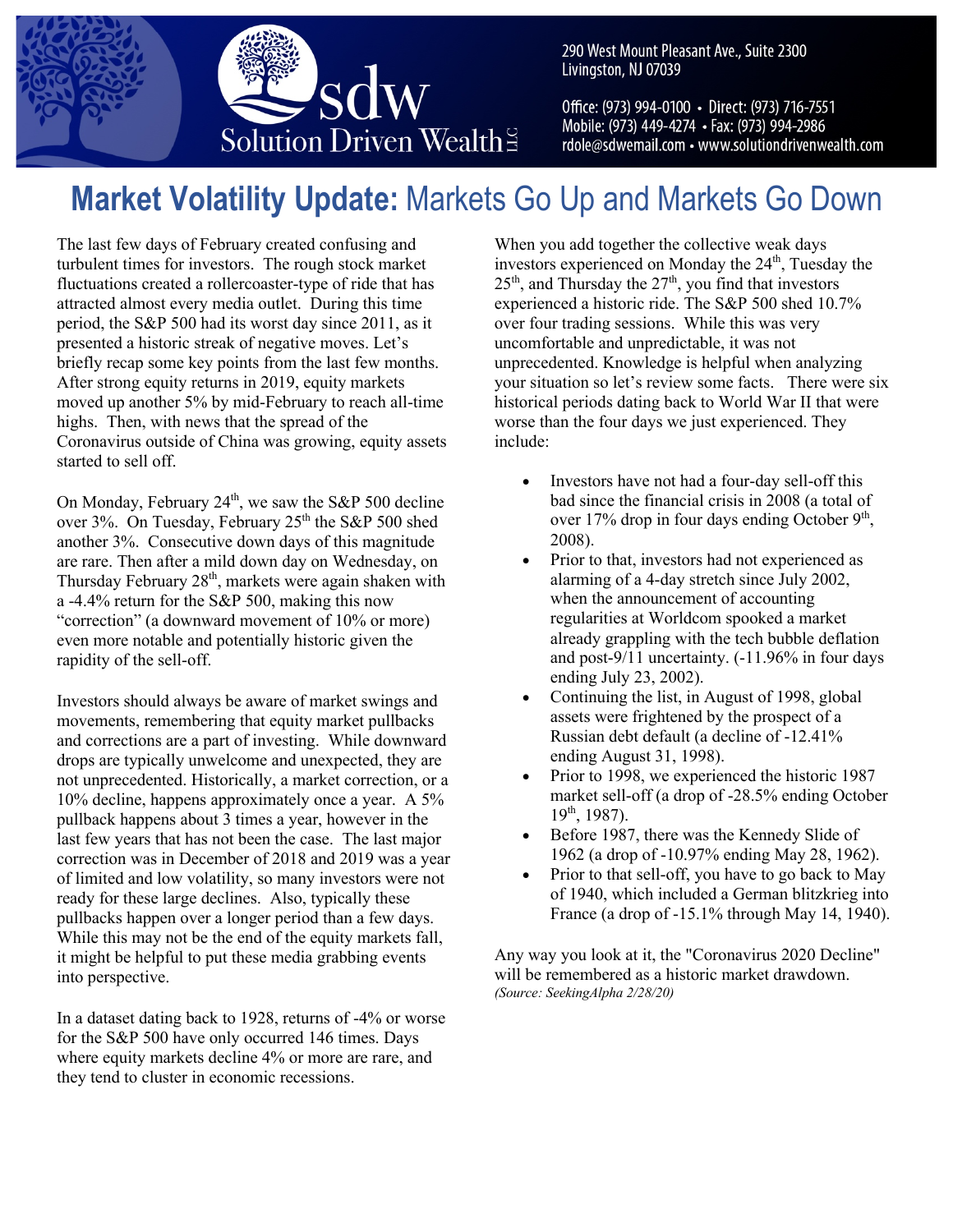

## **Equity Markets and the Coronavirus**

While the severity of the Coronavirus is still unknown, history shows that equity markets regained their strength quickly after other health crises occurred. For example, 6 months after the Avian Flu in June 2006, the S&P 500 was up 11.66% and after 12 months, was up 18.36%.

According to Seema Shah, chief strategist at Principal Global Investors, "Risk velocity – the pace at which major risks and 'black swan' events can affect asset prices – is elevated in today's markets compared to 10 years ago for three key reasons." *(Source: MarketWatch 2/24/20)*

These three reasons are:

- 1. Social media-driven news cycle;
- 2. Interconnectedness of global supply chains;
- 3. Pricey stock market

| Epidemic                            | Month end           |        | 6-month % change of S&P 12-month % change of S&P |
|-------------------------------------|---------------------|--------|--------------------------------------------------|
| <b>HIV/AIDS</b>                     | June 1981           | $-0.3$ | $-16.5$                                          |
| Pneumonic plague September 1994 8.2 |                     |        | 26.3                                             |
| <b>SARS</b>                         | April 2003          | 14.59  | 20.76                                            |
| Avian flu                           | June 2006           | 11.66  | 18.36                                            |
| Dengue Fever                        | September 2006 6.36 |        | 14.29                                            |
| Swine flu                           | April 2009          | 18.72  | 35.96                                            |
| Cholera                             | November 2010 13.95 |        | 5.63                                             |
| <b>MERS</b>                         | May 2013            | 10.74  | 17.96                                            |
| Ebola                               | March 2014          | 5.34   | 10.44                                            |
| Measles/Rubeola                     | December 2014       | 0.20   | $-0.73$                                          |
| Zika                                | January 2016        | 12.03  | 17.45                                            |
| Measles/Rubeola                     | June 2019           | 9.82%  | N/A                                              |
|                                     |                     |        | -Source: Dow Jones Market Data                   |
|                                     |                     |        | www.marketwatch.com                              |

**We cannot stress enough: don't let the media cause you to make irrational or rash decisions.** It is very hard to take all the information the media outlets push at its viewers with a grain of salt. With thousands of media outlets all thirsty for viewers, some outlets resort to scare and fear tactics to attract an audience.

290 West Mount Pleasant Ave., Suite 2300 Livingston, NJ 07039

Office: (973) 994-0100 · Direct: (973) 716-7551 Mobile: (973) 449-4274 • Fax: (973) 994-2986 rdole@sdwemail.com • www.solutiondrivenwealth.com

## **KEY POINTS**

- Ø **Volatility can be uncomfortable, but it is part of the investment experience.**
- Ø **Beware of media magnification.**
- Ø **Avoid making emotion-based decision.**
- Ø **Focus on your personal goals and discuss changes with us before you make them!**

In a special news conference held on February  $26<sup>th</sup>$  with officials from the Centers for Disease Control and Prevention (CDC), President Trump shamed the media for igniting panic about the financial markets.

Volatility is a part of the investment experience. Remember, it can be difficult to make rational investment decisions when the markets are fluctuating. During these times, it is prudent to resist the temptation of watching news reports and obsessively watching your portfolio performance.

Too often emotion, not logic, can overshadow investing habits, so the first step in declaring mental independence is realizing how these influences, known as biases, affect us. Sometimes, the closer you put a short-term lens to your investments, the more likely you consider decisions that deviate from your long-term strategy. While it is wise to remain vigilant, a strong plan is to adhere to the longterm investment plan you have created.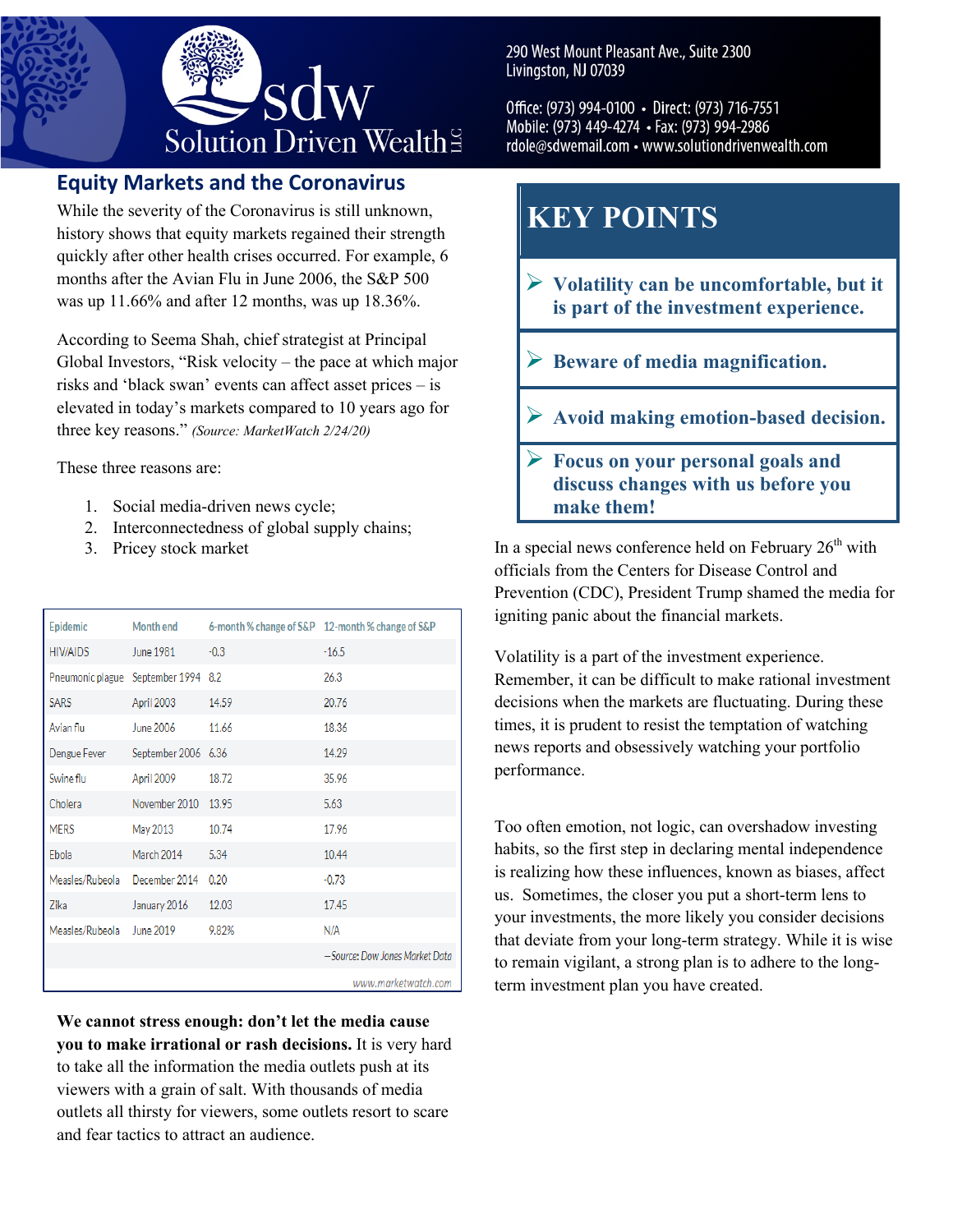

## **In Addition to the Coronavirus…**

**10-year Treasury Yield:** The 10-year Treasury yield hit an all-time record low on March  $2<sup>nd</sup>$ , reaching down to under 1.10%. *(CNBC 3/2/2020)*

**Interest Rates:** As investors worry about the potential economic dangers of the Coronavirus, the Federal Reserve is telling financial markets they are paying attention. Fed Chairman Jerome Powell released a statement Friday, February  $29<sup>th</sup>$ , promising to, "act as appropriate," should the Coronavirus situation escalate. The Bank of Japan issued its own statement Monday March  $2<sup>nd</sup>$  saying that it too will, "closely monitor future developments, and will strive to provide ample liquidity and ensure stability in financial markets through appropriate market operations and asset purchases." *(Source: CNBC 3/2/20)* Fed officials believe that monetary policy changes would not make a difference in the current scenario's primary need of slowing the spread of the disease and opening global supply chains.

"No amount of rate cuts is going to be able to do that," said Michael Reynolds, Investment Strategy Officer at Glenmede Trust. "What they can do is hasten the recovery after all this blows away with rate cuts. That is something that's an option for sure. But the idea that they're going to play offense on rate cuts to soften the blow on the Coronavirus may be a bit premature." *(cnbc.com)* **Political Arena:** With 2020 being an election year, this makes some investors cautious of potential changes in political parties, policy changes, including tax law changes, and financial environment uncertainty. While historically, only four of the last 23 election years saw the S&P 500 with a negative, as always, remember that past results do not guarantee future performance! *(Source:thebalance.com 11/7/19)*

#### **What should an investor do in a volatile market?**

First, make sure you know what not to do: and that is panic. In times of market volatility, investors tend to become unnerved and anxious. Most often, this is not the best mindset to make rational decisions.

No one knows for sure how far the Coronavirus will spread and when it will be contained. We also do not know when equity prices will stop retreating, but we do understand that equity investors need to incorporate patience into strategies. Equity markets can bring more downward movements and volatility could continue.

290 West Mount Pleasant Ave., Suite 2300 Livingston, NJ 07039

Office: (973) 994-0100 · Direct: (973) 716-7551 Mobile: (973) 449-4274 • Fax: (973) 994-2986 rdole@sdwemail.com • www.solutiondrivenwealth.com

When equity markets experience unsettling fluctuations, we suggest you ask yourself three questions:

- *1. Have my financial timelines changed?*
- *2. Have my financial goals changed?*
- *3. Has my risk tolerance changed?*

If you can answer **"YES**" to any of these questions, we

## **Focusing on your goals includes:**

- **1.** Checking your comfort level with your time horizons.
- **2.** Re-assessing your risk tolerance.
- **3.** Re-confirming your investments are compatible with both your time horizon and risk tolerance.
- **4.** Maintaining liquidity for all short- and nearterm needs.

### **Our primary objective:**

**5.** to continually understand our client's goals and to match those goals with the best possible solutions.

## *Let's focus on YOUR personal goals and strategies!*

highly suggest that you discuss these changes with us. As an investor, you need a plan that includes risk awareness. One of our primary responsibilities as your financial advisor is to help you create a plan with risk awareness. We know that an integral part of this is to consistently keep in touch with you and monitor your situation. If you have concerns, some questions to ask us include:

- ü *Can we review my financial plan?*
- ü *Can we revisit my risk tolerance?*
- ü *Are my investments diversified?*
- ü *What are my fixed income investments?*
- ü *Has the recent volatility presented any good opportunities?*

**Discuss any concerns with us!**